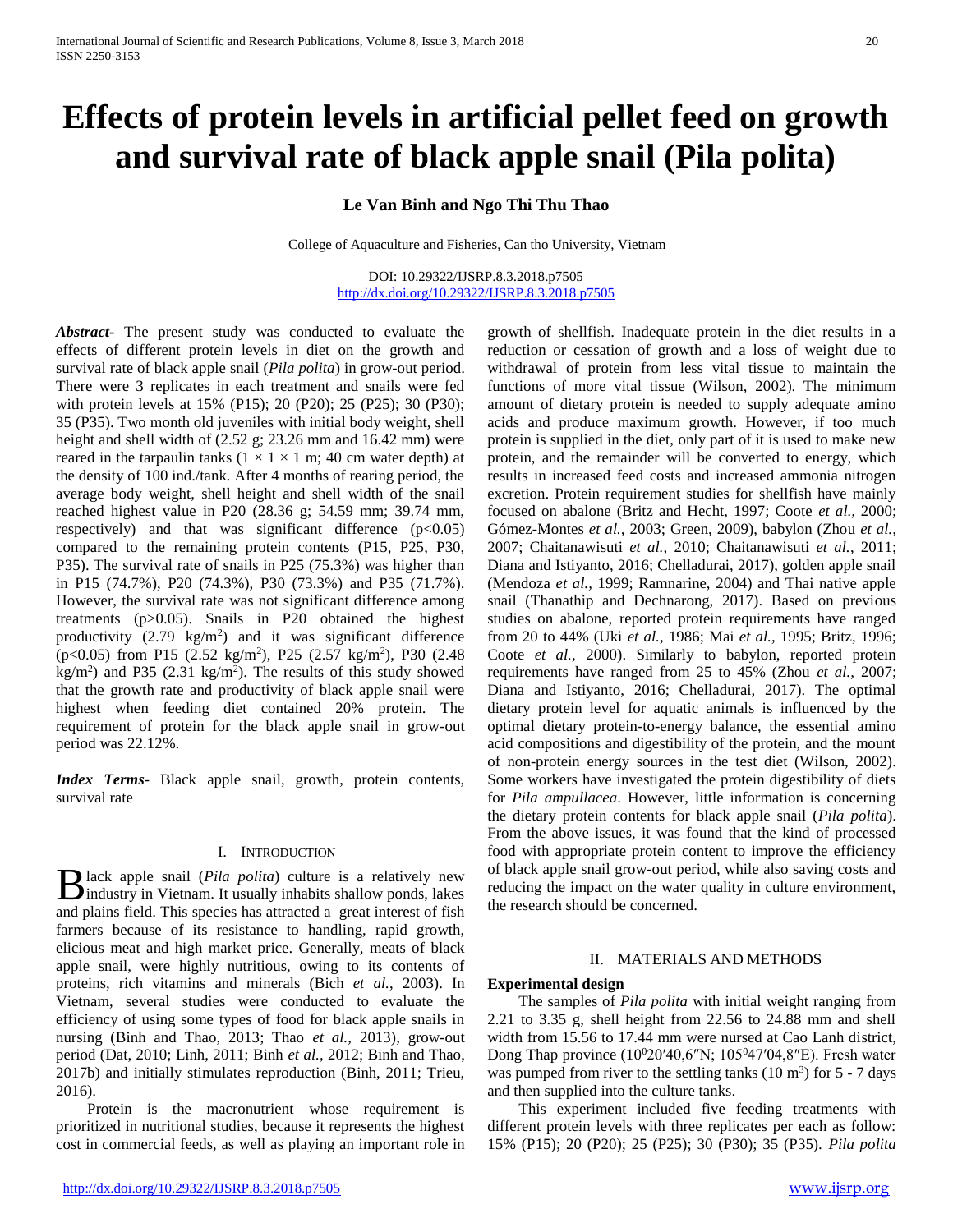juvenile were cultured in  $1m^2$  ( $1 \times 1 \times 1$  m; 40 cm water depth) tarpaulin tanks at the density of 100 ind./m<sup>2</sup> (Binh *et al.,* 2012; Binh and Thao, 2017a). Two feeding trays (diameter of 20 cm) and two nylon bunch substrate (diameter of 50 cm) were laid at

the bottom of each tank. The experiment was conducted for 4 months the ingredients used and proximate composition values of the diets are presented in Table 1.

| Dietary crude protein levels | <b>P15</b> | <b>P20</b> | P <sub>25</sub> | <b>P30</b> | <b>P35</b> | <b>P40</b> |
|------------------------------|------------|------------|-----------------|------------|------------|------------|
| Ingredient $(\% )$           |            |            |                 |            |            |            |
| Fish meal <sup>1</sup>       | 10.10      | 14.60      | 19.10           | 23.60      | 28.10      | 32.60      |
| Soybean meal <sup>2</sup>    | 14.66      | 20.35      | 26.04           | 31.71      | 37.40      | 43.10      |
| Wheat flour                  | 68.24      | 58.05      | 47.86           | 37.69      | 27.50      | 17.30      |
| Soy oil                      | 2.00       | 2.00       | 2.00            | 2.00       | 2.00       | 2.00       |
| Vitamine premix $3$          | 1.00       | 1.00       | 1.00            | 1.00       | 1.00       | 1.00       |
| Mineral premix <sup>4</sup>  | 1.00       | 1.00       | 1.00            | 1.00       | 1.00       | 1.00       |
| <b>CMC</b>                   | 3.00       | 3.00       | 3.00            | 3.00       | 3.00       | 3.00       |
| Proximate composition (%)    |            |            |                 |            |            |            |
| Crude protein                | 13.97      | 20.74      | 23.99           | 30.09      | 34.09      | 39.84      |
| Crude lipid                  | 2.19       | 2.20       | 1.95            | 2.11       | 2.04       | 2.64       |
| Crude ash                    | 3.82       | 5.15       | 5.52            | 7.31       | 8.54       | 10.41      |
| Crude fibre                  | 0.88       | 1.13       | 0.95            | 1.41       | 1.67       | 2.00       |
| Moisture                     | 12.88      | 13.73      | 14.52           | 12.10      | 14.16      | 11.02      |
| <b>NFE</b>                   | 66.26      | 57.05      | 53.07           | 46.98      | 39.50      | 34.09      |
| Energy $(KJ/g)$              | 16.97      | 16.98      | 16.92           | 16.93      | 16.78      | 16.64      |
| P/E ratio (mg protein/KJ)    | 8.84       | 11.78      | 14.78           | 17.72      | 20.85      | 24.03      |
| Canxi                        | 0.74       | 0.94       | 1.08            | 1.31       | 1.68       | 1.73       |

 *Parameters: Protein, lipid, ash, fibre, moisture, NFE-Nitrogen free extract and canxi analyzed by Quality Assurance and Testing Center Can Tho; <sup>1</sup> Fish mea Kien Giang (Viet Nam); <sup>2</sup> Soybean meal (Argrentina); 3,4Vitamine premix and mineral premix: Vitamin A, 2.000.000 IU; Vitamin D, 400.000 IU; Vitamin E, 6g; Vitamin B1, 800mg; Vitamin B2, 800mg; Vitamin B12, 2mg; Calcium D. Panthotenate, 2g; Folic acid, 160mg; Vitamin C, 15g; Cholin Chloride, 100g; Ferous (Fe2+), 1g; Zinc (Zn2+), 3g; Manganese (Mn2+), 2g; Copper (Cu2+), 100mg; Iodine (I- ), 20mg; Cobalt (Co2+), 10mg.*

Snails were fed twice a day (at 7:00 AM and 6:00 PM) with the quantity of 2 - 4% of snail body weight in each tank. Water in the cuture tank is renewed 30 - 40% after a cycle of 7 - 10 days.

# **Food preparation**

 Experimental diets are formulated into pellets from ingredients including fish meal, soybean meal, wheat flour, soy oil, vitamine premix, mineral premix and CMC- Carboxylmethyl cellulose. Scale raw materials according to the ratio of fish meal, wheat flour, vitamine premix, mineral premix and CMC for the first time and mix well (dry mix), after the cooking, soybean meal wasled to cool down (about  $40 - 50$  °C) and then mix in dry ingredients together with soy oil. After mixing, the pellets was dried in oven at  $60^{\circ}$ C in 24 hours and then stored in fridge at  $4^{\circ}$ C for feeding.

#### **Data collection and sample analysis**

 **Water quality:** Daily water temperature was recorded twice a day at 7:00 and 14:00 using a thermometer. The concentration of  $NH_4^+/NH_3$  (TAN),  $NO_2$ ,  $DO$ ,  $pH$  and alkalinity was monitored weekly using test-kit (Sera, Germany).

 **Growth performance and feed utilization:** At the beginning and 15 day intervals during the experiment, numbers of snails in each tank was counted for checking the survival rate. Shell height and shell width, body weight of 20 snails/tank was measured and weighed to determine the growth rate. The shell height and shell width were measured with an electronic digital caliper (0.01 mm), snail weight were determined with an electronic scale (0.01 g error).

 Weight gain (WG), shell height gain (HG), shell width gain (WG), daily weight gain (DWG), daily height gain (DHG), daily height gain (DWG), specific growth rate in body weight (SGR<sub>W</sub>), specific growth rate in shell height  $(SGR_H)$ , specific growth rate in shell width (SGRW), feed conversion ratio (FCR), protein efficiency ratio (PER) and survival were calculated using the following equations:

Survival rate  $(\%)$  = Final number of snails/Initial number of snails  $\times$  100

 Biomass increase rate (BIR, %) = (Biomass increase/Biomass initial)  $\times$  100

Feed conversion rate  $(FCR)$  = Total feed intake (dry weight)/Weight gain (wet weight)

Productivity (P,  $\text{kg/m}^2$ ) = Total final body weight  $\times$  S (survival)

Protein efficiency ratio (PER) = Weight gain/Protein intake

The data on specific growth rate in body weight  $(SGR<sub>W</sub>$ -%/day) were subjected to the quadratic regression analysis model (Zeitoun *et al.,* 1976; Sales *et al.,* 2003) and the optimal protein requirement of black apple snail was estimated.

# **Statistical analysis**

 The data were analyzed for mean values, standard deviation by using Excel software and one way anova analysis followed by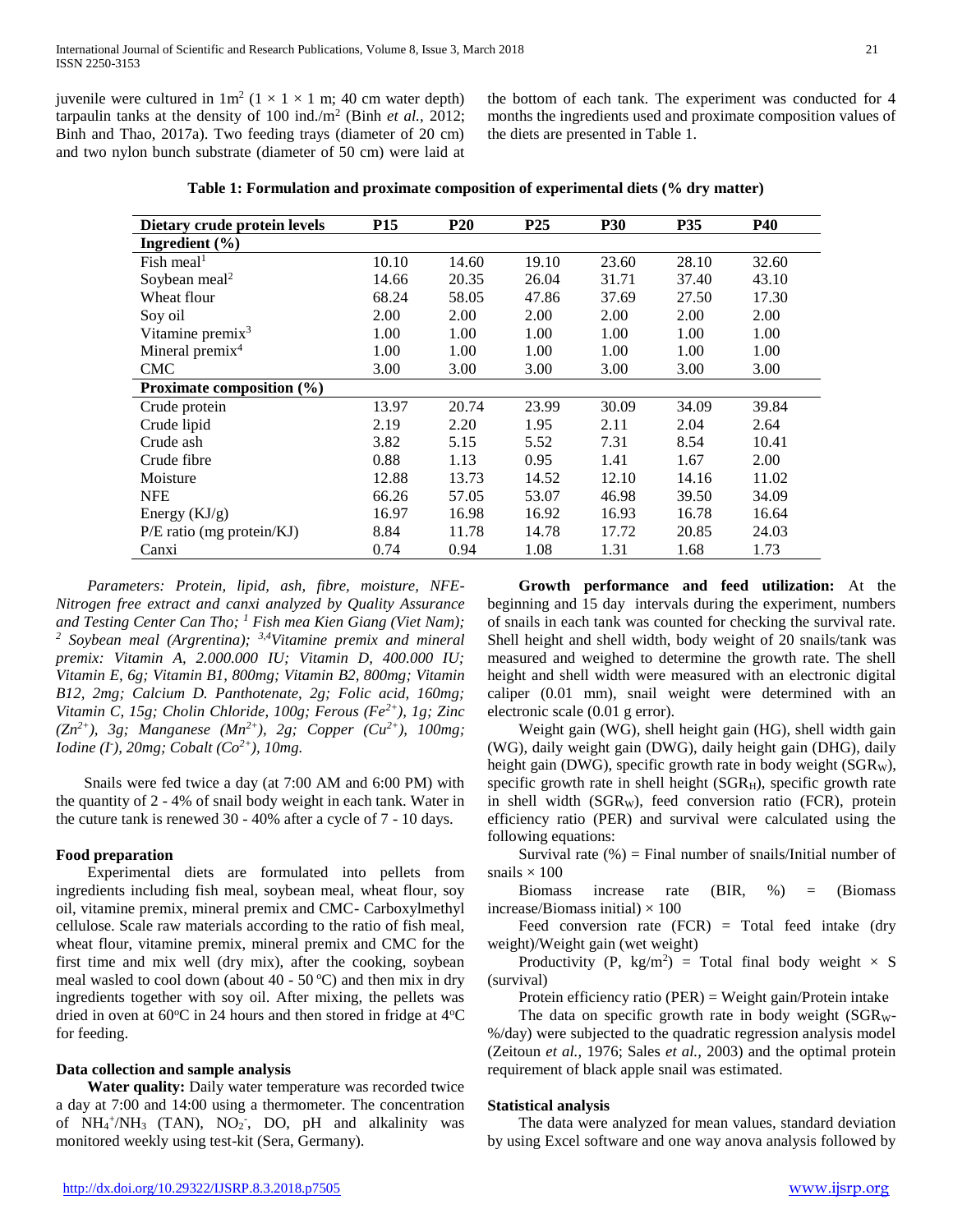Duncan post hoc test was applied to compare the significant difference of collected parameters among treatments at  $p<0.05$ using SPSS program version 22.0.

# III. RESULTS

# **Water quality parameters**

 Mean values of environmental parameters were illustrated in Table 2. The average temperature ranged from  $24.5^{\circ}$ C to  $30.5^{\circ}$ C during the experiment, with daily fluctuation around  $2.3^{\circ}$ C (0.5 - 3.9 $^{\circ}$ C). There was no significant difference of temperature among treatments.

 pH values and DO were slightly varied during the treatments (7.69 - 7.83; 4.40 - 4.45 mgO<sub>2</sub>/L, respectively) and no significant difference (p>0.05) was found. Meanwhile, mean alkalinity values in P20 treatment ( $65.6$  mg CaCO<sub>3</sub>/L) was lower and they have differences  $(p<0.05)$  compared to P15 and P35  $(68.2 \text{ mg } \text{CaCO}_3/\text{L}).$ 

Concentrations of TAN and  $NO<sub>2</sub>$  in P35 treatment (0.86) mg/L; 0.77 mg/L, respectively) were higher than other treatments  $(p<0.05)$ .

| Table 2: Mean values of environmental parameters during culture period |  |
|------------------------------------------------------------------------|--|
|------------------------------------------------------------------------|--|

|                            |           | Dietary crude protein levels |                               |                              |                              |                              |  |
|----------------------------|-----------|------------------------------|-------------------------------|------------------------------|------------------------------|------------------------------|--|
| <b>Parameters</b>          |           | <b>P15</b>                   | <b>P20</b>                    | <b>P25</b>                   | <b>P30</b>                   | <b>P35</b>                   |  |
|                            | Morning   | $26.3 \pm 0.4^{\text{a}}$    | $26.3 \pm 0.3^{\text{a}}$     | $26.3 \pm 0.4^{\text{a}}$    | $26.2 \pm 0.4^{\text{a}}$    | $26.1 \pm 0.4^{\text{a}}$    |  |
| Temperature $(^{\circ}C)$  | Afternoon | $28.6 \pm 0.6^a$             | $28.5 \pm 0.6^a$              | $28.7+0.6^a$                 | $28.5 \pm 0.6^{\circ}$       | $28.6 \pm 0.4^{\text{a}}$    |  |
| DO (mg $O_2/L$ )           |           | $4.43 \pm 0.01$ <sup>a</sup> | $4.45 \pm 0.07$ <sup>a</sup>  | $4.43 \pm 0.10^a$            | $4.44 \pm 0.04$ <sup>a</sup> | $4.40 \pm 0.01$ <sup>a</sup> |  |
| pH                         |           | $7.83 \pm 0.06^a$            | $7.69 \pm 0.04$ <sup>a</sup>  | $7.73 \pm 0.05^{\text{a}}$   | $7.74 \pm 0.03$ <sup>a</sup> | $7.79 \pm 0.01$ <sup>a</sup> |  |
| $NH_4^+/NH_3$ TAN (mg/L)   |           | $0.66 \pm 0.01$ <sup>a</sup> | $0.72 \pm 0.03$ <sup>ab</sup> | $0.79 \pm 0.04$ <sup>c</sup> | $0.77+0.04bc$                | $0.86 \pm 0.04$ <sup>d</sup> |  |
| $NO2- (mg/L)$              |           | $0.60 \pm 0.03$ <sup>a</sup> | $0.70 \pm 0.03^b$             | $0.72 \pm 0.01^b$            | $0.76 \pm 0.02$ <sup>c</sup> | $0.77 \pm 0.01$ <sup>c</sup> |  |
| Alkalinity (mg $CaCO3/L$ ) |           | $68.2 \pm 1.0^b$             | $65.6 \pm 1.5^{\rm a}$        | $66.6 \pm 1.1^{ab}$          | $67.9 \pm 1.1^{ab}$          | $68.2 \pm 1.7$ <sup>b</sup>  |  |

*The values in the same row with different letters indicating the significant difference (p<0.05)* 

### **Growth of black apple snail**

 The average shell height, shell width and body weight of *Pila polita* fed with formulated diet for four months are shown in Table 3. The snail reached highest value in P20 (28.36 g; 54.59

mm; 39.74 mm, respectively) and that was significant difference (p<0.05) from other protein contents.

| <b>Parameters</b>  | Dietary crude protein levels   |                               |                                |                               |                               |  |  |
|--------------------|--------------------------------|-------------------------------|--------------------------------|-------------------------------|-------------------------------|--|--|
|                    | <b>P15</b>                     | <b>P20</b>                    | P <sub>25</sub>                | <b>P30</b>                    | <b>P35</b>                    |  |  |
| <b>Body weight</b> |                                |                               |                                |                               |                               |  |  |
| Initial $(g)$      | $2.54 \pm 0.10^a$              | $2.53 \pm 0.06^a$             | $2.51 \pm 0.04^a$              | $2.54 \pm 0.04$ <sup>a</sup>  | $2.56 \pm 0.02^{\text{a}}$    |  |  |
| Final $(g)$        | $26.09 \pm 0.50$ <sup>bc</sup> | $28.36 \pm 0.34$ <sup>d</sup> | $26.78 \pm 0.32$ <sup>c</sup>  | $25.75 \pm 0.23^b$            | $23.48 \pm 0.43^a$            |  |  |
| WG(g)              | $23.55 \pm 0.53$ <sup>bc</sup> | $25.84 \pm 0.39$ <sup>d</sup> | $24.26 \pm 0.27$ °             | $23.21 \pm 0.27$ <sup>b</sup> | $20.92 \pm 0.45^{\text{a}}$   |  |  |
| $DWG$ (g/day)      | $0.20 \pm 0.00^b$              | $0.22 \pm 0.00$ <sup>d</sup>  | $0.20 \pm 0.00$ <sup>c</sup>   | $0.19 \pm 0.00^b$             | $0.17 \pm 0.00^a$             |  |  |
| $SGR_W$ (%/day)    | $1.94 \pm 0.04^b$              | $2.01 \pm 0.03$ <sup>c</sup>  | $1.97 \pm 0.01$ <sup>c</sup>   | $1.93 \pm 0.02^b$             | $1.85 \pm 0.02^a$             |  |  |
| Shell height       |                                |                               |                                |                               |                               |  |  |
| Initial (mm)       | $23.15 \pm 0.11$ <sup>a</sup>  | $23.29 \pm 0.17$ <sup>a</sup> | $23.26 \pm 0.35^a$             | $23.25 \pm 0.08^a$            | $23.33 \pm 0.04^a$            |  |  |
| Final (mm)         | $52.84 \pm 0.83^b$             | $54.59 \pm 0.78$ <sup>c</sup> | $53.46 \pm 0.48^b$             | $52.65 \pm 0.30^b$            | $50.63 \pm 0.20$ <sup>a</sup> |  |  |
| HG (mm)            | $29.69 \pm 0.93$ <sup>bc</sup> | $31.30 \pm 0.63$ <sup>c</sup> | $30.20 \pm 0.80$ <sup>bc</sup> | $29.40 \pm 0.28^b$            | $27.30 \pm 0.20^a$            |  |  |
| $DLG$ (mm/day)     | $0.25 \pm 0.01^b$              | $0.26 \pm 0.01$ <sup>c</sup>  | $0.25 \pm 0.01^b$              | $0.25 \pm 0.00^b$             | $0.23 \pm 0.00^a$             |  |  |
| $SGR_L$ (%/day)    | $0.69 \pm 0.02$ <sup>bc</sup>  | $0.71 \pm 0.01$ <sup>c</sup>  | $0.69 \pm 0.02$ <sup>bc</sup>  | $0.68 \pm 0.00^b$             | $0.65 \pm 0.00^a$             |  |  |
| <b>Shell width</b> |                                |                               |                                |                               |                               |  |  |
| Initial (mm)       | $16.35 \pm 0.31$ <sup>a</sup>  | $16.41 \pm 0.12^a$            | $16.38 \pm 0.24$ <sup>a</sup>  | $16.52 \pm 0.16^a$            | $16.46 \pm 0.23$ <sup>a</sup> |  |  |
| Final (mm)         | $38.27 \pm 0.21$ <sup>bc</sup> | $39.74 \pm 0.66$ <sup>d</sup> | $38.81 \pm 0.50$ <sup>c</sup>  | $37.88 \pm 0.19^b$            | $36.15 \pm 0.22$ <sup>a</sup> |  |  |
| $WG$ (mm)          | $21.92 \pm 0.47$ <sup>bc</sup> | $23.33 \pm 0.78$ <sup>d</sup> | $22.43 \pm 0.66$ <sup>cd</sup> | $21.36 \pm 0.35^b$            | $19.69 \pm 0.37$ <sup>a</sup> |  |  |
| $DWG$ (mm/day)     | $0.18 \pm 0.00$ <sup>bc</sup>  | $0.19 \pm 0.01$ <sup>d</sup>  | $0.19 \pm 0.01$ <sup>cd</sup>  | $0.18 \pm 0.00^b$             | $0.16 \pm 0.00^a$             |  |  |
| $SGR_w$ (%/day)    | $0.71 \pm 0.02$ <sup>bc</sup>  | $0.74 \pm 0.02$ <sup>c</sup>  | $0.72 \pm 0.02$ <sup>bc</sup>  | $0.69 \pm 0.01^b$             | $0.66 \pm 0.01^a$             |  |  |

Table 3: Average growth rate of black apple snail fed on the different diets

*The values in the same row with different letters indicating the significant difference (p<0.05)* 

 The results revealed that snails fed on treatment P20 have significantly higher performance in terms of daily height gain

and specific growth rate in shell height (0.26 mm/day and 0,71 %/day), while treatment P35 (0.23 mm/day and 0,65 %/day)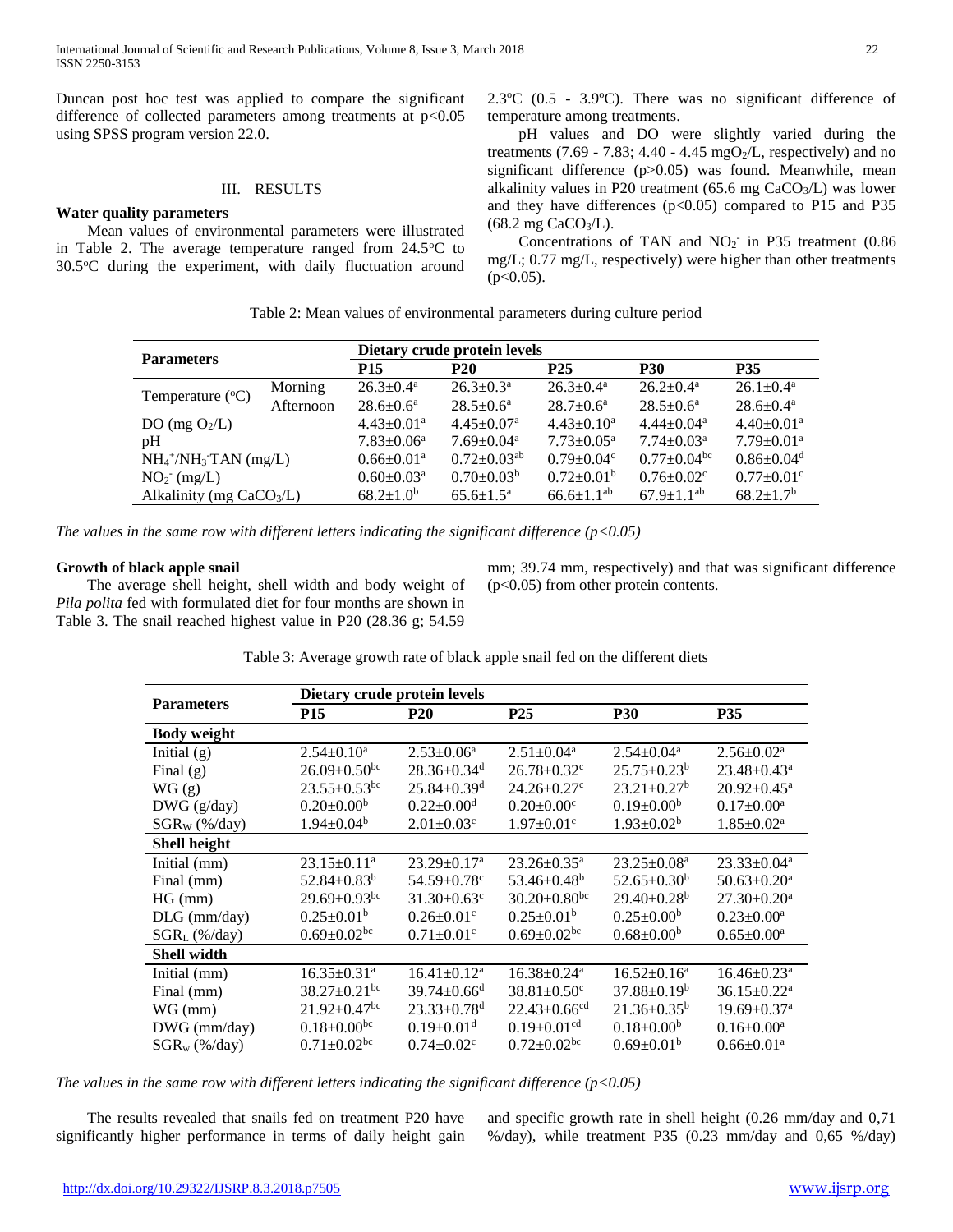recorded the least (Table 3) and significant difference among these treatments  $(p<0.05)$ . Similarly, there were significant  $(p<0.05)$  differences in daily width gain (WG) and specific growth rate in shell width ( $SGR_W$ ). The highest increase in WG and  $SGR_W$  were recorded when snails were fed on P20 and the least was recorded in P35.

The specific growth rate of body weight ( $SGR<sub>W</sub>$ , %/day) of snails was fitted into quadratic models (Fig. 1). The best fit for the estimation of optimal protein level could be described as  $Y =$  $-0.0009x^2 + 0.0395x + 1.5606$  (R<sup>2</sup> = 0.9408). The trend of growth showed that maximum  $SGR_W$  (1.99 %/day) correspoading to the about of 22.12% protein in the diet.



Fig. 1: Relationship between specific growth rate of body weight (SGR<sub>W</sub>) and dietary protein levels for black apple snail (*Pila polita*)

**Survival rate, biomass increase rate, productivity, feed conversion rate and protein efficiency ratio of black apple snail**

 Survival rate of snail in all treatments decreased gradually during 4 months of culture (Fig. 2) and was not significantly different among treatments ( $p > 0.05$ ), within the range of 71.7 -75.3 %.



Fig. 2: Survival rate of black apple snail during experiment period

 Biomass increase rate and productivity reached highest value in P20  $(511\%; 2.79 \text{ kg/m}^2, \text{ respectively})$  with significant difference (p<0.05) compared to other protein levels, especially P35 (436% and 2.31 kg/m<sup>2</sup>).

 FCR values reached 1.28 - 1.42 whereas treatment P20 presented the lowest FCR values compared to the treatment P35 (Table 4). However, the FCR was not significant difference among treatments ( $p > 0.05$ ). The highest PER was observed in treatment P15 (151%) with significant difference  $(p<0.05)$ compared to treatment P20 (127%), P25 (93%), P30 (74%) and P35 (59%).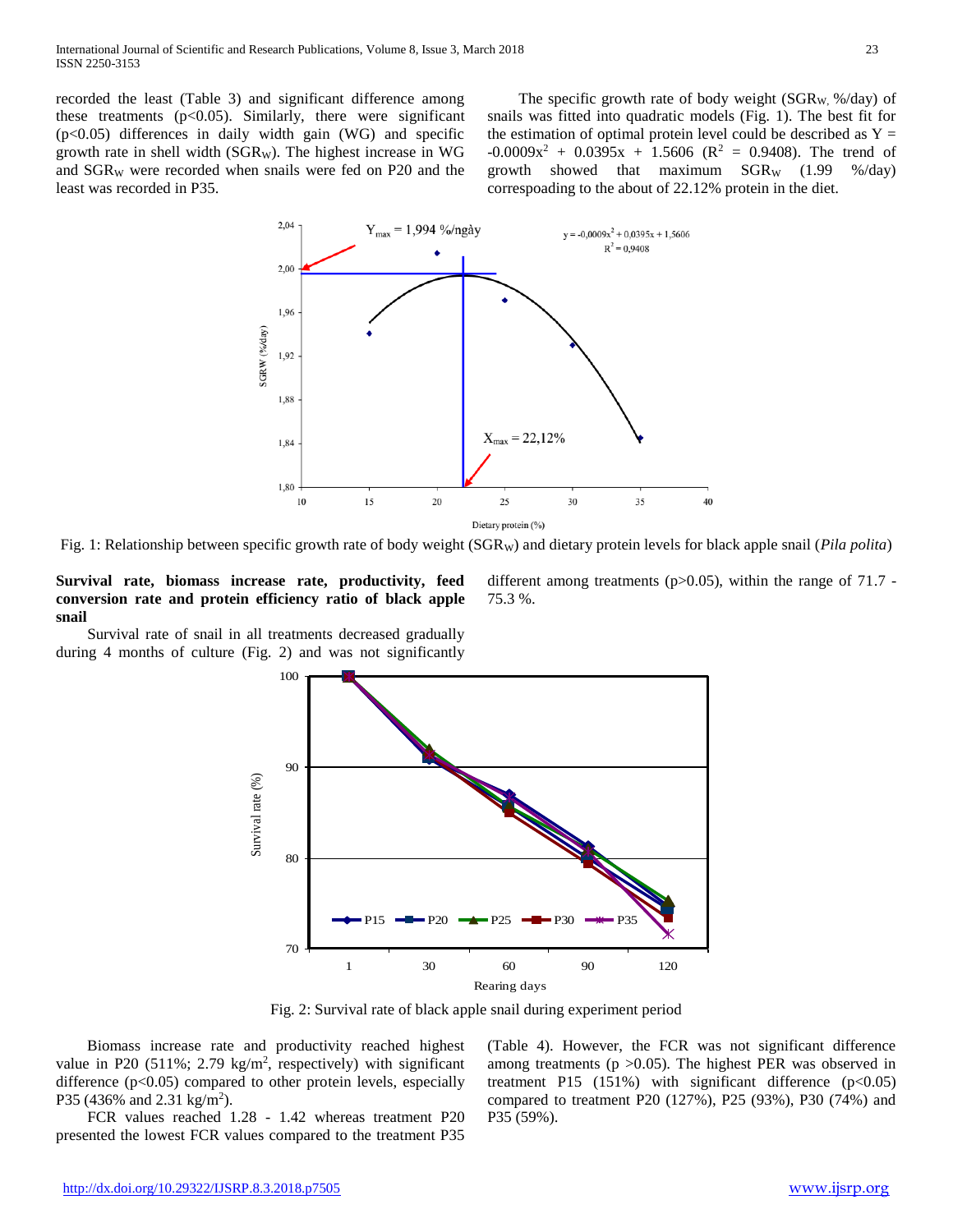|  | I<br>I |
|--|--------|
|  |        |

|                          |                           | Dietary crude protein level  |                 |                               |                              |  |  |  |
|--------------------------|---------------------------|------------------------------|-----------------|-------------------------------|------------------------------|--|--|--|
| <b>Parameters</b>        | <b>P15</b>                | <b>P20</b>                   | P <sub>25</sub> | <b>P30</b>                    | <b>P35</b>                   |  |  |  |
| $SR(\%)$                 | $74.7 + 2.1^{\circ}$      | $74.3 + 1.5^a$               | $75.3 + 3.2^a$  | $73.3 \pm 3.2^{\mathrm{a}}$   | $71.7 + 2.5^{\mathrm{a}}$    |  |  |  |
| BIR $(\%)$               | $471 + 24$ <sup>abc</sup> | $511+21$ °                   | $493+19^{bc}$   | $463 + 35^{ab}$               | $436+12^a$                   |  |  |  |
| $P$ (kg/m <sup>2</sup> ) | $2.52 \pm 0.06^b$         | $2.79 \pm 0.04$ <sup>c</sup> | $2.57+0.10b$    | $2.48 \pm 0.05$ <sup>ab</sup> | $2.31 \pm 0.17$ <sup>a</sup> |  |  |  |
| <b>FCR</b>               | $1.34 + 0.07a$            | $1.28 \pm 0.02^a$            | $1.34 + 0.03a$  | $1.34 \pm 0.03^{\text{a}}$    | $1.42 \pm 0.16^a$            |  |  |  |
| PER $(\% )$              | $151 + 4^e$               | $127 + 2^d$                  | $93+4^{\circ}$  | $74 + 2^b$                    | $59 + 5^{\rm a}$             |  |  |  |

Table 4: Survival rate (SR), biomass increase (BIR), productivity (P) on the different diets

*The values in the same row with different letters indicating the significant difference (p<0.05)* 

## IV. DISCUSSION

Water quality conditions  $(NH_4^+/NH_3^--TAN, NO_2, DO, pH)$ and alkalinity) remained within an suitable range for black apple snails throughout the experiment. However, in this experiment, the levels of TAN and  $NO<sub>2</sub>$  increased as protein levels increased, which could be explained by the higher protein content of the treatments. The amount of organic matter produced from food and excreta from snails will be transferred to ammonium ions leading to high levels of TAN and  $NO<sub>2</sub>$ . This result is quite consistent with studies by Thao *et al.* (2013); Binh and Thao (2013) that the levels of TAN and  $NO<sub>2</sub>$ <sup>-</sup> concentrations on the treatments fed with pellets (18,0% protein) is always higher than the treatments fed just rice bran (6,4% protein), wheat flour (4,7% protein) or vegetable (3,4% protein).

 Determination of optimum dietary protein level which produced the maximum growth of black apple snail was our goal in this study. Studies showed that pelleted foods containing fishmeal, soymeal, vegetable and wheat flour was preferentially consumed and improved the growth rate of black apple snail (Dat, 2010; Linh, 2011; Binh *et al.,* 2012; Binh and Thao, 2017a, b; Thanathip and Dechnarong, 2017). Our results found that weight gain of black apple snail increased with increasing dietary protein level from 15 to 20% and slightly decreased thereafter with further increases in dietary protein. These results are similar to those in other gastropoda species (Uki *et al.,* 1986; Britz, 1996; Coote *et al.,* 2000; Ramnarine, 2004; Lee and Lim, 2005; Diana and Istiyanto, 2016; Nhan and Harry, 2016; Thanathip and Dechnarong, 2017). The best growth and mean protein gain were observed in black apple snail fed 20% protein content.

 Our results showed that the growth of juvenile black apple snail increased with increasing dietary protein level from 15 to 20%, and slightly decreased thereafter with further increases in dietary protein. These results are similar to those in other mollusk species (*Pila ampullacea*, *Achatina achatina*, *Pomacea bridgesii*, *Babylonia areolata*). Chaitanawisuti *et al.* (2011) reported that *Babylonia areolata* fed 35 to 36% protein increased weight (1.41 g/day) than 20% protein (0.51 g/day) and  $28\%$ protein (1.11 g/day). Similarly, Chelladurai (2017) confirmed that the highest growth at 40% level of protein diet (53.5 g; 69.1 mm) and the lowest was observed at 30% (51.9 g; 59.6 mm). For abalone, Britz and Hecht (1997) found that when *Haliotis midae* fed the diet content 24% protein (10% fat content) increased the body weight (9.2 g) and shell height (39.4 mm) lower than 34% (9.9 g; 40.1 mm, respectively) and 44% (11.9 g; 42.3 mm). Study on freshwater gastropods, Lee and Lim (2005) reported that

mean weight gain of snails *Semisulcospira gottschei* fed the 22% protein diets with 3.3 kcal/g diet was not significantly different from that of snails fed the 32 to 52% protein diets. Mendoza *et al.* (1999) revealed that crude protein affected the growth of the golden apple snail (*Pomacea bridgesii*), when using diets with 20 and 30% protein content, the growth rate was 5.39 %/day and 5.51 %/day. This value decreased when protein content decreasing to 10% (4.02 %/day) or increasing up to 40% (4.82 %/day). In *Pila ampullacea*, Thanathip and Dechnarong (2017) found that the diets had a marked effect on the growth, the average shell height increase and body weight of this snail species fed with 15% protein artificial diet revealed significantly growth (0.12 mm/day and 0.03 g/day) compared to 25% protein artificial diet  $(0.10 \text{ mm/day}$  and  $0.02 \text{ g/day})$  and  $40\%$  protein artificial diet (0.09 mm/day and 0.02 g/day). The results of this study and previous studies have shown that freshwater gastropods (*Pila ampullacea, Achatina achatina* and *Pomacea bridgesii*) require lower protein content than marine species (*Babylonia areolata*, *Huliotis laeuigata*). The levels of protein in suitable range will ensure optimum growth. However if the content of this substance was exceed the body needs, then growth of the snail would be able to decrease (Mendoza *et al.,* 1999; Ani and Ugwuowo, 2011; Chaitanawisuti *et al.,* 2011; Diana and Istiyanto, 2016; Nhan and Harry, 2016; Chelladurai, 2017; Thanathip and Dechnarong, 2017).

 Survival rate of black apple snail after 4 cultured months in the range of 71.7 to 75.3% and was not significant difference among treatments  $(p>0.05)$ . The survival rate of snails in this study was lower than that of the study of Thanathip and Dechnarong (2017) after 4 culture months, survival rates of *Pila ampullacea* fed 15% protein (98.3%) were better than those fed with 40% protein (96.7%) and 25% protein (91.7%). Chelladurai (2017) reported that the highest survival rate of *Babylonia spirata*, feed on diet containing 40% protein (91.0%), whereas the lowest was observed in 30% protein (89.0%).

 The biomass increase rate was highest in the 20% protein content and was comparable to that of Thao (2015) with the average biomass increase rate from 494 to 527% (i.e. from 4.94 to 5.27 times to the original biomass). At a protein content of 20%, the growth rate in weight was highest, snail also presented high survival rate so that the BIR was the top ranking compare to other protein levels. Black apple snail productivity obtained after 4 months of culture ranged from 2.31 to 2.79 kg/m<sup>2</sup>, a similar study by Binh and Thao (2017a, b), with a density of 150 ind./m<sup>2</sup>, the highest productivity obtained  $(3.37 - 3.57 \text{ kg/m}^2)$ when feeding with pellets (18% protein).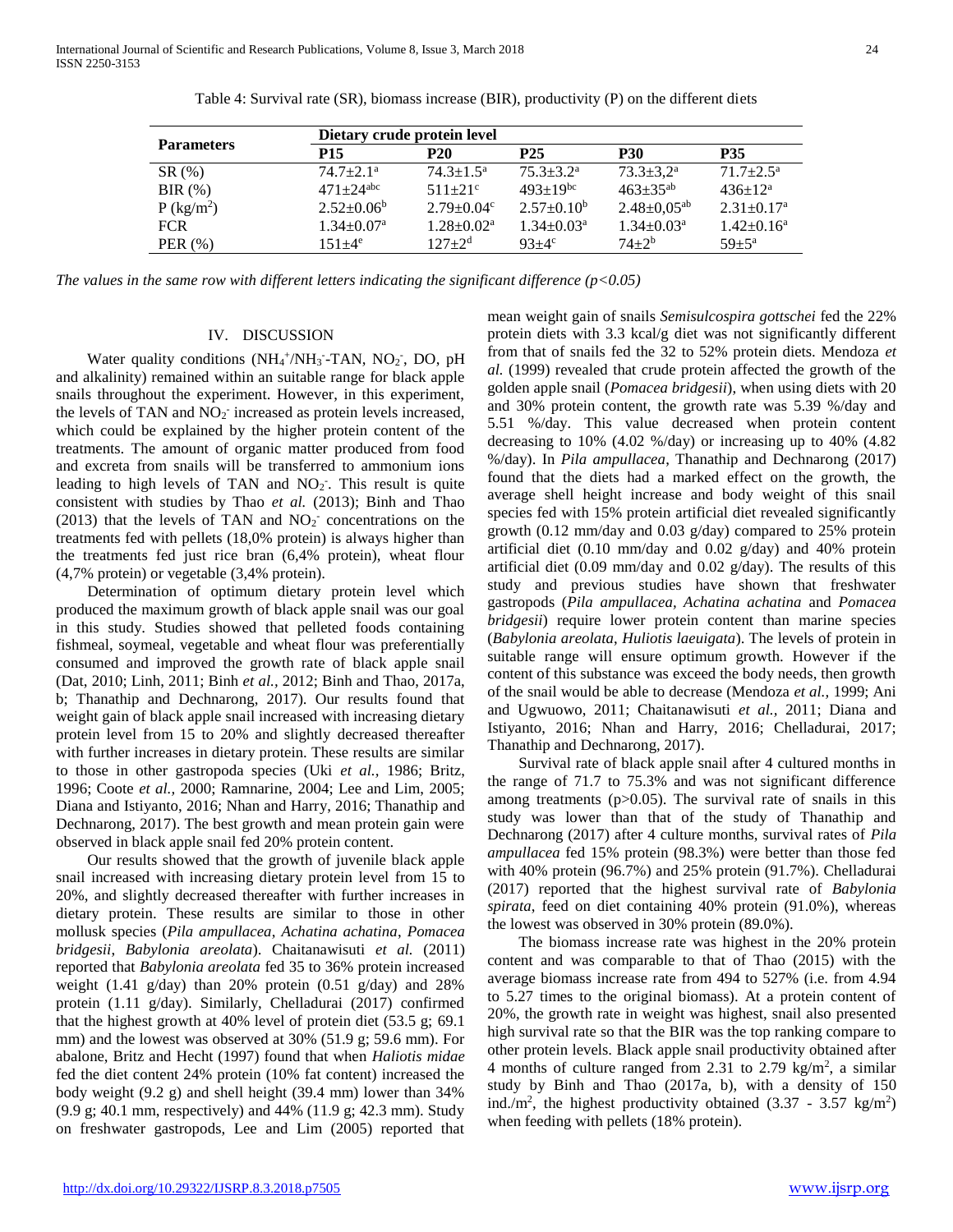The efficiency of protein rate (PER) of black apple snails decreases as protein levels increase in diet. Study on *Pomacea bridgesii*, Mendoza *et al.* (1999) reported that PER was highest when fed with 10% protein content (11.02%) and tended to decrease when protein content increased to 20% (8.28%) or 30% (4.43%). Similarly, Ugwuowo (2009) obtained PER in *Archachatina marginata* when feeding 16% protein (3.78%) and those values were higher when increasing protein levels in diet from 18% to 22%. Similarly, this study found that PER and FCR of black apple snails decreases as protein levels increase in the diet. Thanathip and Dechnarong (2017) reported that *Pila ampullacea* fed 15 to 25% protein showed FCR (2.08 to 2.28) lower than 40% protein (2.50). Mendoza *et al.* (1999) studied on *Pomacea bridgesii* and FCR was highest when fed with 10% protein content (0.90) and tended to decrease when protein content increased to 20% protein (0.60) and 30% (0.63). In the current study, protein efficiency ratio significantly decreased with increasing dietary protein level. This is probably because more dietary protein is used as energy when high protein diets are fed. In the isoenergetic diets, an increase in the dietary level of non-protein digestible energy increased nitrogen retention by decreasing nitrogen loss (Cho and Kaushik, 1985).

 Considering the growth response obtained in the present study, the dietary protein level of about 20% is adequate for rearing *Pila polita* which had a good growth performance, survival and productivity. The estimation for optimum requirement of protein for the black apple snail growth was 22.12%.

#### ACKNOWLEDGEMENTS

 The authors would like to thank Nguyen Thi Ngan Son, Le Thi Hong Tuoi, Vo Thi Kieu Diem, Nguyen Tri Thanh and Châu Minh Nhut for their help during our experiment.

#### **REFERENCES**

- [1] Ani, A.O. and Ugwuowo, L.C., 2011. Effect of different protein levels on the growth performance of african giant land snail (*Achatina achatina*) fed soybean meal based diets. Global journal of agricultural sciences. 10 (2): 151-155
- [2] Bich, H.D., Trung, D.Q., Chuong, B.X., Dong, N.T., Dam, D.T., Hien, P.V., Lo, V.N., Mai, P.D., Man, P.K., Nhu, D.T. and Tap, T., 2003. Medicinal plants and medicinal animals in Vietnam - Volume 2. Publishing House of Science - Engineering. 1186 pages.
- [3] Binh, L.V. and Thao, N.T.T., 2013. Effects of different foods on the growth and survival rate of freshwater snail (*Pila polita* Deshayes, 1830). Science and technology Journal of agriculture and rural development. 2 (9): 84-90. (In Vietnamese with English abstract).
- [4] Binh, L.V. and Thao, N.T.T., 2017a. Effects of stocking densities in hapanet on the growth and survival rate of black apple snail, *Pila polita*. Vietnam Agricultural Science Journal. 15 (6): 746-754. (In Vietnamese with English abstract).
- [5] Binh, L.V. and Thao, N.T.T., 2017b. Utilization of vegetable and industrial pellet to culture black apple snail (*Pila polita*) in hapanet. Can Tho University Journal of Science. 50b: 109-118. (In Vietnamese with English abstract).
- [6] Binh, N.T, Binh, T.T. and Minh, M.D., 2012. The effect of diets and stocking densitines on growth and survival of black apple snail (*Pila polita*). Science and technology Journal of Agriculture and Rural Development. 1 (12): 57-61. (In Vietnamese with English abstract).
- [7] Binh, N.T., 2011. Study the biological, reproductive characteristics and breeding techniques the snail *Pila polita*. Master thesis of aquaculture. Vinh University. 105 pages. (In Vietnamese with English abstract).
- Britz, P.J. and Hecht, T., 1997. Effect of dietary protein and energy level on growth and body composition of South African abalone (*Haliotis midae*). Aquaculture. 156: 195-210.
- [9] Britz, P.J., 1996. Effect of dietary protein level on growth performance of South African abalone (*Haliotis midae*), fed fishmealbased semi-purified diets. Aquaculture. 140: 55-61.
- [10] Chaitanawisuti, N., Kritsanapuntu, S. and Santaweesuk, W., 2011. Effects of dietary protein and lipid levels and protein to energy ratios on growth performance and feed utilization of hatchery-reared juvenile spotted babylon (*Babylonia areolata*). Aquaculture International. 19: 13-21.
- [11] Chaitanawisuti, N., Rodruang, C., and Piyatiratitivorakul, S., 2010. Optimum dietary protein levels and protein to energy ratios on growth and survival of juveniles spotted Babylon (*Babylonia areolata*) under the recirculating seawater conditions. International Journal of Fisheries and Aquaculture, 2 (2): 58-63.
- [12] Chelladurai, G., 2017. Influence of diets on growth and biochemical parameters of *Babylonia spirata*. Geology, ecology and landscapes. 1 (3): 162-166.
- [13] Cho, C.Y. and Kaushik, S.J., 1985. Effects of protein intake on metabolizable and net energy values of fish diets. In: Cowey, C. B., A. M. Mackie and J. G. Bell (Eds.), Nutrition and Feeding in Fish. Academic Press, London: 95-117.
- [14] Coote, T.A., Hone, P.W., Van Barneveld, R.J. and Maguire, G.B., 2000. Optimum protein level in a semi-purified diet for juvenile greenlip abalone *Haliotis laevigata*. Aquaculture Nutrition, 6: 213-220.
- [15] Dat, N.T., 2011. Effect of different densities and diets on the growth and survival rate of snail *Pila polita* during grow-out period. Master thesis of agriculture. Hanoi University of Agriculture. 77 pages. (In Vietnamese with English abstract).
- [16] David, A., Stone, J., James, O.H., Wang, H., Georgia, J.M., Elise, N.S and Matthew S.B., 2013. Dietary Protein Level and Water Temperature Interactions for Greenlip Abalone *Haliotis laevigata*. Journal of Shellfish Research. 32 (1):119-130.
- [17] Diana, R. and Istiyanto S., 2016. The dietary protein requirement in formulated feed for specific growth, digestibility and survival of spiral babylon (*Babylonia spirata*). Jurnal Teknologi (Sciences and Engineering). 78 (4-2): 39-43.
- [18] Gómez-Montes, L., García-Esquivel, Z., D'Abramo, L.R., Shimada, A., Vásquez-Peláez, C. and Vinna, M.T., 2003. Effect of dietary protein: energy ratio on intake, growth and metabolism of juvenile green abalone Haliotis fulgens. Aquaculture, 220: 769-780.
- [19] Green, A.J., 2009. The protein and energy requirements of the south african abalone, *Haliotis midae*. Master of Science. Rhodes University. 82pp.
- [20] Lee, S.M. and Kim, T.J., 2005. Effects of dietary protein and energy levels on the growth and lipid composition of juvenile snail (*Semisulcospira gottschei*). Journal of Shellfish Research. 24 (1): 99-102.
- [21] Linh, N.D.T., 2011. Effect of different diets and densities on the growth and survival rate of snail *Pila polita* in freshwater ponds (in hapanet) in Vinh City. Master thesis of aquaculture. Vinh University. 107 pages. (In Vietnamese with English abstract).
- [22] Mai, K., J. P. Mercer and J. Donlon, 1995. Comparative studies on the nutrition of two species of abalone *Haliotis tuberculate* L. and *Haliotis discus hannai* Ino. IV. Optimum dietary protein for growth. Aquaculture. 134: 165-180.
- [23] Mendoza R., Aguilera, C., Montemayor, J. and Rodríguez, G., 1999. Utilization of artificial diets and effect of protein/energy relationship on growth performance of the apple snail *Pomacea bridgesii* (Prosobranchia: Ampullariidae). Veliger. 42:109-119.
- [24] Nhan, T.H. and Harry, A., 2016. Dietary protein and carbohydrate requirement of juvenile Hawaiian limpet (*Cellana sandwicensis* Pease, 1861) fed practical diet. International journal of fisheries and aquaculture. 8: 323-332.
- [25] Ramnarine, I.W., 2004. Quantitative protein requirements of the edible snail *Pomacea urceus* (Muller). Journal of the world aquaculture society. 35 (2): 253-256.